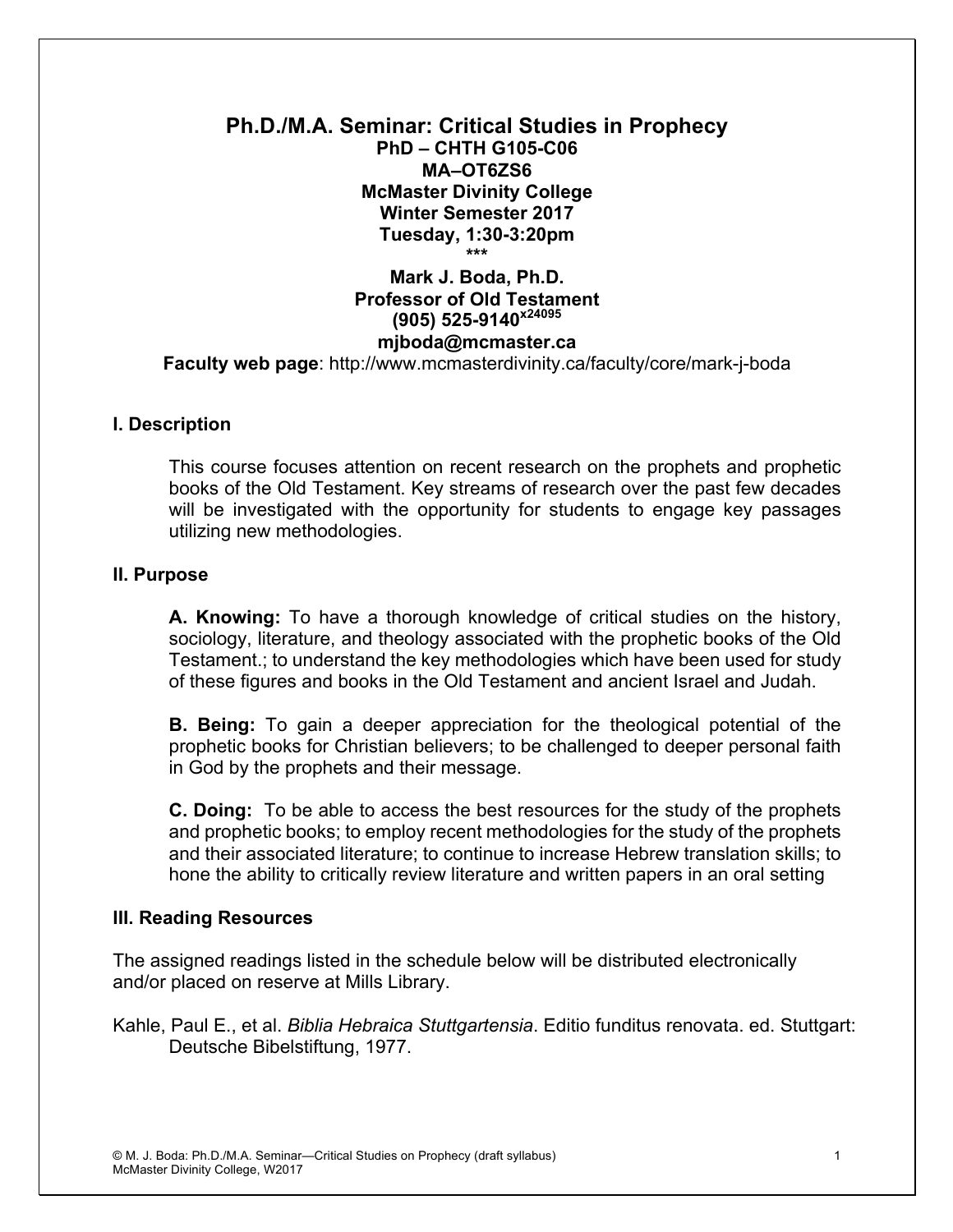### **IV. Schedule**

**January**

**10 Orientation**

**17 Class:** 

- **Primary Text: TBD**
- **Critical Studies: From Inner-biblical Allusion to Intertextuality**
- **Assigned Reading: TBD**
- **Assigned Reviewer: Mark Boda**

**24 Class:**

- **Primary Text: TBD**
- **Critical Studies: Redaction and Compositional Criticism**
- **Assigned Reading: TBD**
- **Assigned Reviewer: Mark Boda**
- **31 Class:** 
	- **Primary Text: TBD**
	- **Critical Studies: Form and New Form Criticism**
	- **Assigned Reading: TBD**
	- **Assigned Reviewer: TBD**

### **February**

- **7 Class:** 
	- **Primary Text: TBD**
	- **Critical Studies: Sociological Approaches**
	- **Assigned Reading: TBD**
	- **Assigned Reviewer: TBD**
- **14 Class:** 
	- **Primary Text: TBD**
	- **Critical Studies: From Author to Reader**
	- **Assigned Reading: TBD**
	- **Assigned Reviewer: TBD**

**21 No Class: Reading Week/Hybrid**

**28 Class:** 

- **Primary Text: TBD**
- **Critical Studies: Eschatology and Prophecy**
- **Assigned Reading: TBD**
- **Assigned Reviewer: TBD**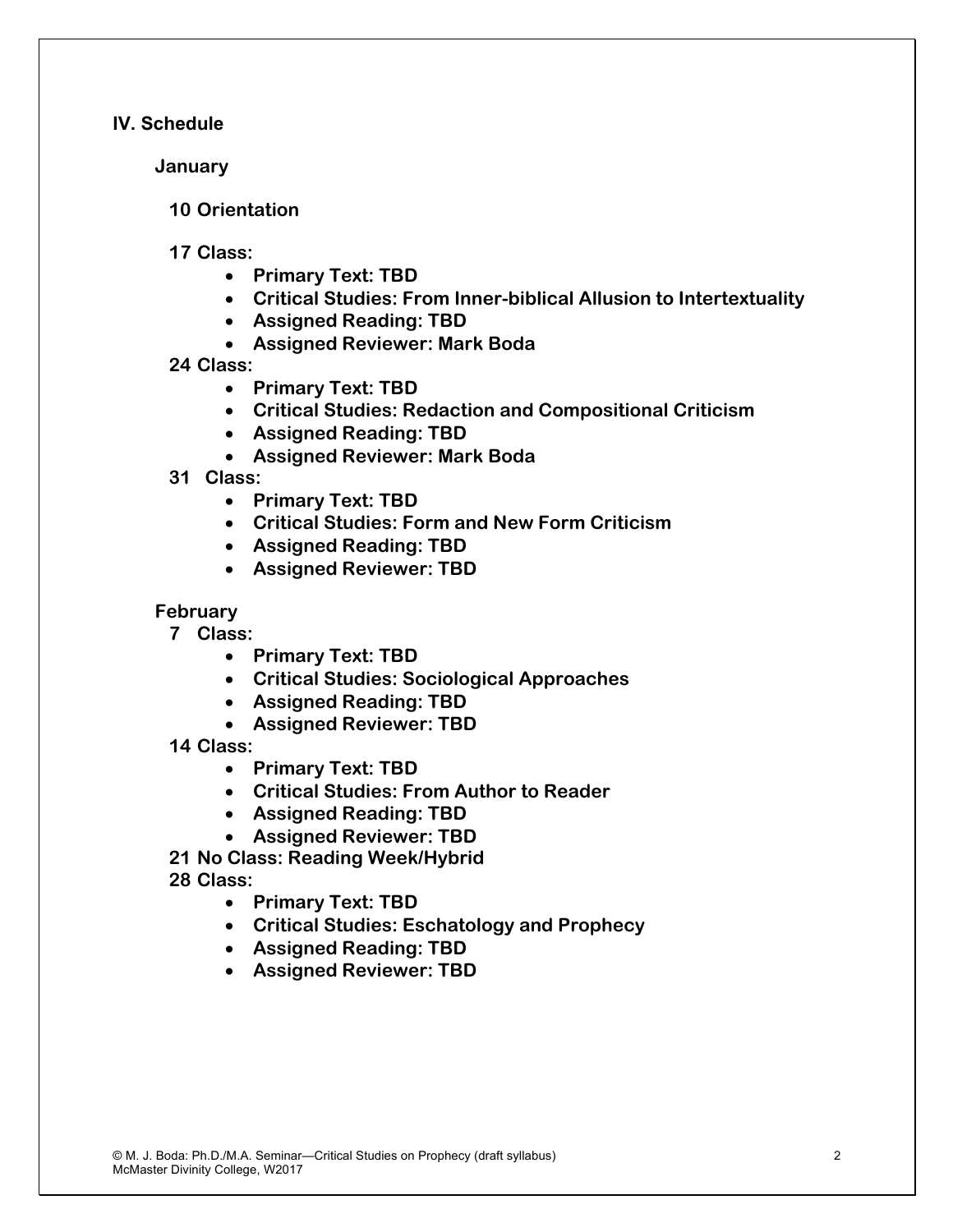**March**

**7 Class:** 

- **Primary Text: TBD**
- **Critical Studies: Prophets and the ANE**
- **Assigned Reading: TBD**
- **Assigned Reviewer: TBD**

**14 Class:** 

- **Primary Text: TBD**
- **Critical Studies: Literary Approaches**
- **Assigned Reading: TBD**
- **Assigned Reviewer: TBD**

**21 Class:** 

- **Primary Text: TBD**
- **Critical Studies: History of Prophecy**
- **Assigned Reading: TBD**
- **Assigned Reviewer: TBD**

**28 Class:** 

- **Primary Text:**
- **Critical Studies: Canonical Approaches**
- **Assigned Reading: TBD**
- **Assigned Reviewer: TBD**

**April**

**3 Class: Paper reviews 10 Class: Paper reviews**

# **V. Course Internet Resources**

This semester we will be sharing a Dropbox folder for distributing course materials and papers. Papers will not be distributed in paper form, but only digitally.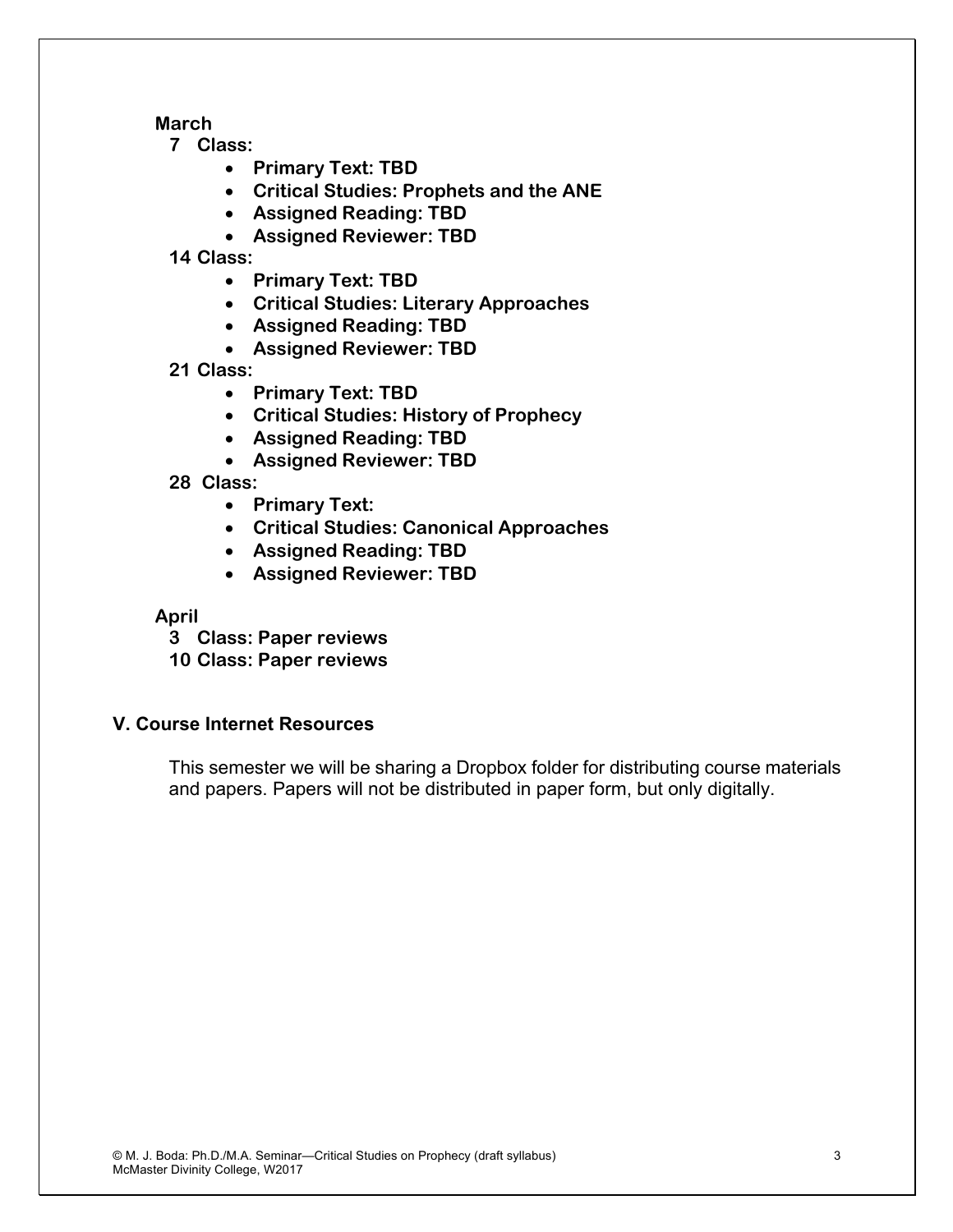## **VI. Learning Experiences<sup>1</sup>**

## **A. Class Experiences**

This is a graduate seminar style class of collaborative learning in which professor and students are engaged in active learning together. Learning to critically (in its positive sense) engage material is essential to functioning in a graduate program and is expected of all students in our MA/PhD. It is expected that all students will not only attend these sessions, but also that they will assume responsibility for contributing to and learning from the experience. This means that readings will be completed prior to arrival in class and that student and presenter alike will pursue the acquisition of knowledge in the learning environment. It is expected that ALL members of the class will ask questions and contribute insights whenever opportunity is given, during and following presentations by professor or student alike.

**Value**: 15%

### **B. Seminar Preparation Notes**

Each week students will prepare for the seminar meeting by translating the assigned portions in the Hebrew Bible (BHS) and reading assigned secondary readings, noting any comments and questions that arise from this translation and reading.

**Value**: 25% **Due**: The night before the seminar, 11:59pm **Submission**: PDF via email to professor and placed in Dropbox

### **C. Critical Studies Review**

During the semester each student will prepare a review of critical scholarship on a key topic in the study of the prophets of the Old Testament. For these reviews an up-to-date bibliography on the topic must be prepared and distributed. The student will present a 30 minute overview of current scholarship on the topic, followed by a 30 minute session fielding questions from seminar participants. The bibliographies should indicate key works and their significance noted in a couple of sentences. The overviews should be synthetic and identify key and unresolved issues.

**Value**: 10%

**Due**: According to the schedule **Submission**: PDF via email to professor and placed in Dropbox.

### **D. Critical Paper**

For this assignment the student will write a critical paper on the prophets or prophetic books in the Old Testament (hopefully relevant to their doctoral work) engaging the best in recent scholarship while showing awareness of the classic works in the field. These papers should provide a new perspective on the field, such as would be expected in a journal article. The hope is that this paper will be useful for conference presentations in the near future. Papers are due in .pdf format by 31 March 2017, 11:59 p.m. (send to professor by email) to be posted on the course web site. Each member of the class will be assigned a different colleague's paper to review in class in April. These reviews will be 5 page written reviews and will be posted to the dropbox within 15 minutes of the end of class.

**Value**: 40% for paper, 10% for student paper review

**Due**: Paper: 31 March 2017 at 11:59 p.m.; Review: 3 or 10 April after class **Submission**: PDF via email to professor and placed in Dropbox

 $1$  With thanks to Christopher Land.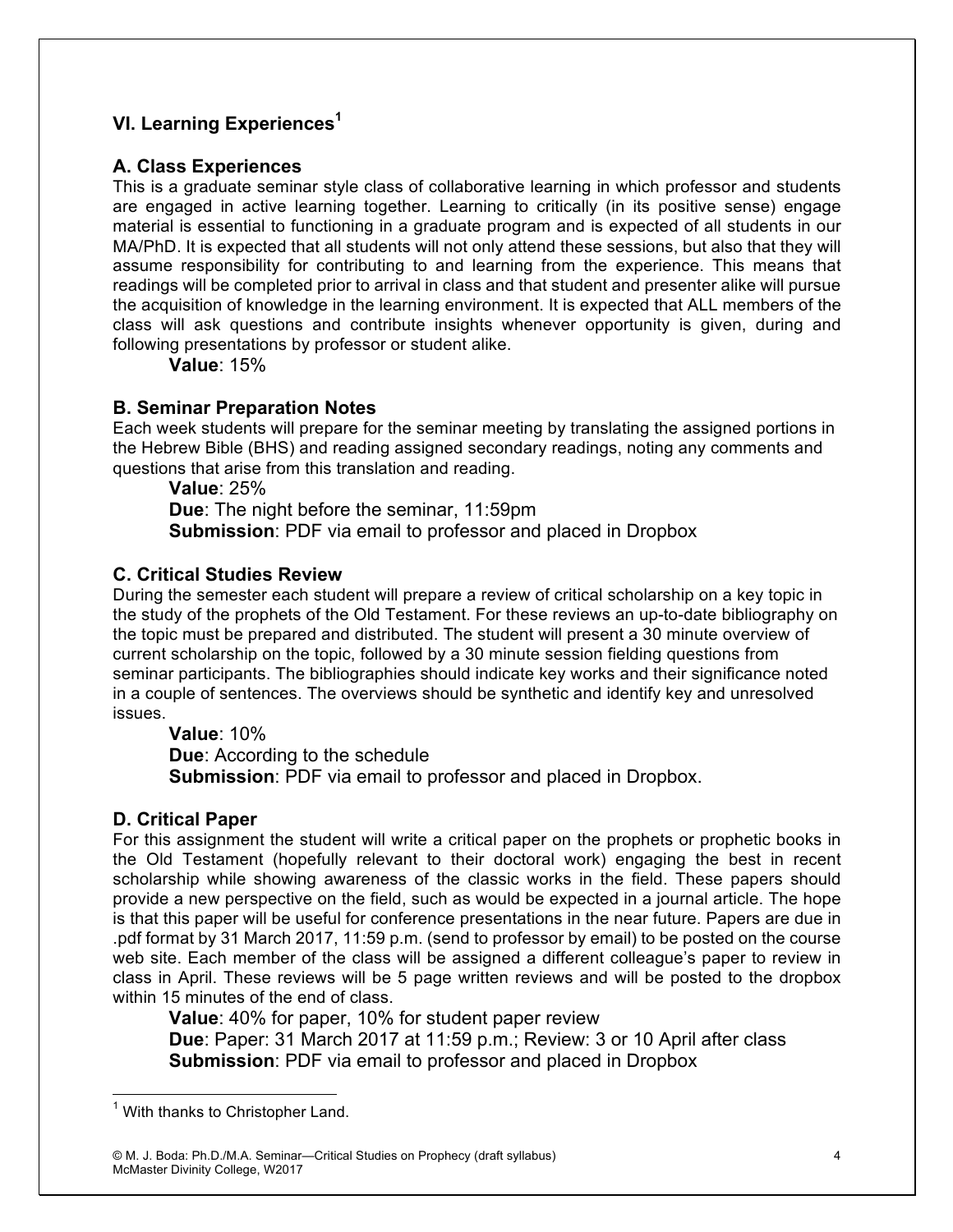## **VII. Format and Evaluation**

#### **So I can properly evaluate your work the following style guide is to be used for papers in this class.**

- **Medium for Submission:** All material in this class is to be submitted in digital format to me via email. Please use .pdf format and ensure that what you send is what you want me to read. If you need a free program for creating .pdfs go to http://primopdf.com.
- **Layout**: All material which is submitted should be double spaced with 1" margins utilizing a readable font (10-12 pts). It must have a title page, footnoting where appropriate and bibliography, all of which are not included in the length required. It should be written in excellent modern literary English with proper grammar, spelling, punctuation and rhetoric (including an introduction, conclusion and logical flow of argument). If it helps an outline may accompany the "paper" but this is not included in the length of the "paper." Secondary and Primary sources should be used, cited and footnoted appropriately and the paper should follow the "MDC Writing Style Guide" available at:

#### http://www.mcmasterdivinity.ca/programs/resources.

- **Gender Inclusive Language:** McMaster Divinity College uses inclusive language for human beings in worship services, student written materials, and all of its publications. In reference to biblical texts, the integrity of the original expressions and the names of God should be respected. The NRSV and TNIV are examples of the use of inclusive language for human beings. It is expected that inclusive language will be used in chapel services and all MDC assignments. For policy see: http://www.mcmasterdivinity.ca/programs/rules-regulations.
- **Citations**: You must cite the source of your material very carefully using a consistent system, not only when quoting from a section, but also when drawing from it as resource. Quotations should be kept to a minimum as I favour integration of secondary literature (footnoted).
- **Statement on Academic Honesty**: Academic dishonesty is a serious offence that may take any number of forms, including plagiarism, the submission of work that is not one's own or for which previous credit has been obtained,\*\*\* and/or unauthorized collaboration with other students. Academic dishonesty can result in severe consequences, e.g., failure of the assignment, failure of the course, a notation on one's academic transcript, and/or suspension or expulsion from the College. Students are responsible for understanding what constitutes academic dishonesty. If you are a Divinity College student please refer to the Divinity College Statement on Academic Honesty ~

#### http://www.mcmasterdivinity.ca/programs/rules-regulations

\*\*\*this is a special issue for those pursuing second and third degrees in theology. It is understood that students will be building on earlier ideas and work, but it is expected that students will not hand in material that is merely "warmed over" previous work. If there is reason for concern speak with the professor about this.

#### **So I can properly evaluate your work and help you grow in your biblical and writing skills the following evaluation guide should be kept in mind as you write:**

- **Presentation**: Is the spelling correct? Does the grammar/syntax reflect proper English? Is the paper laid out properly?
- **Argumentation**: Is there a good introduction and conclusion? Does the argument flow with ample support? Is the question answered
- **Content**: Are all the points considered? Is there proper documentation of sources used?

# **VIII. Accountability**